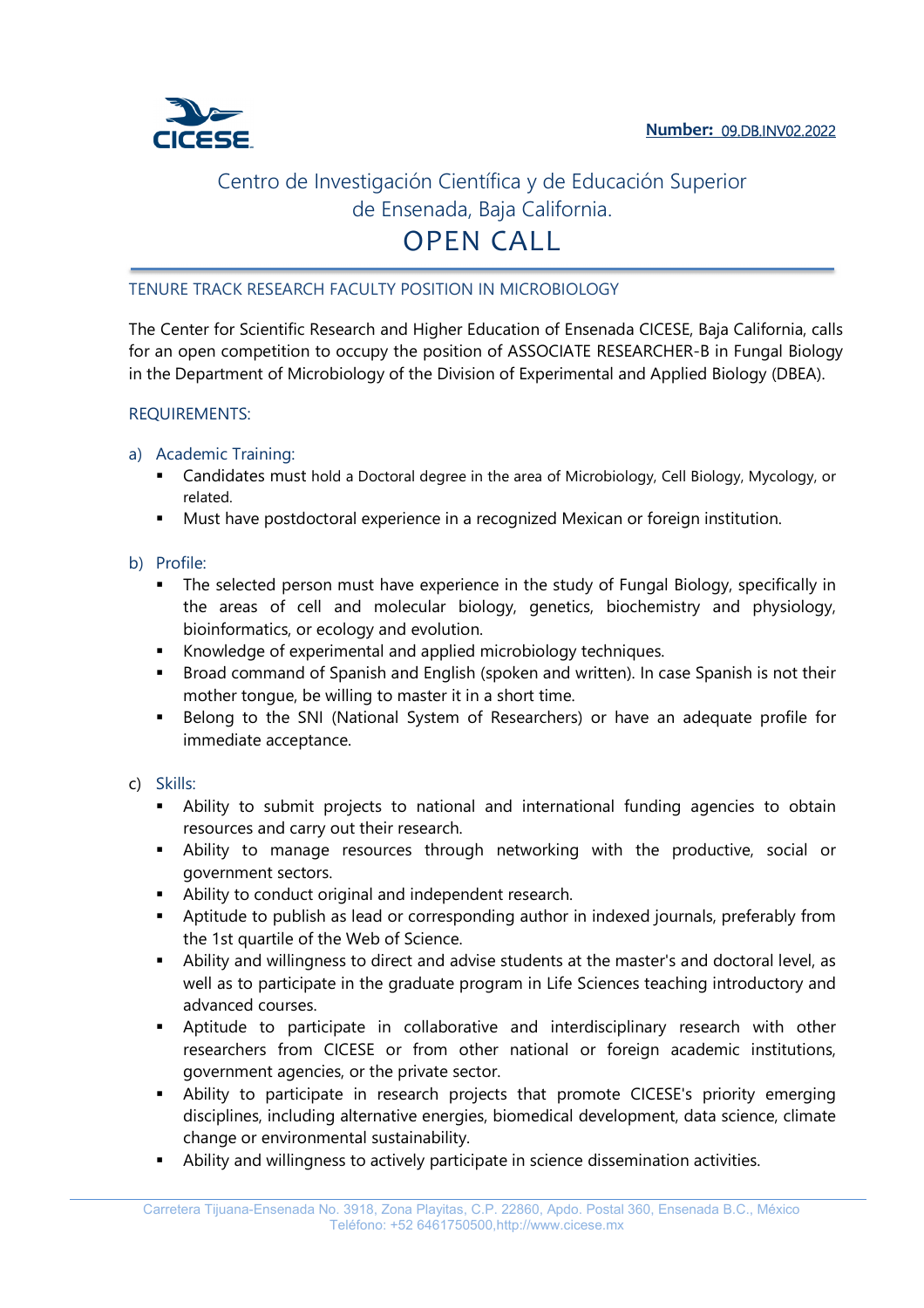

### EVALUATION PROCEDURE:

The revision, analysis, and evaluation of the candidate's applications will be performed by a Selection Committee which will also consider:

- Presentation of an academic seminar at the Department of Microbiology.
- One or more interviews with the Department of Microbiology faculty.

Seminar and interviews by videoconference will be considered.

If the Selection Committee does not decide for any candidate, the call will be declared void, and a new one will be issued.

The recommendation of the Selection Committee will be submitted to the Internal Council of the Division of Experimental and Applied Biology and to the approval of the General Director.

#### SALARY AND BENEFITS:

The economic benefits are based on the following: (a) Salary according to the category (Associate Researcher-B). (b) Higher benefits than those required by law (vacation bonuses, health insurance for major medical expenses, savings fund, etc.). (c) Productivity bonuses. (d) Scholarship granted by the National Council of Science and Technology (CONACYT) if the researcher is part of the National System of Researchers of Mexico (SNI). In case of not belonging to the SNI, CICESE expects that the selected candidate applies for admission as soon as possible. The salary according to category, and a list of benefits are attached.

### APPLICATION:

Applications must include, in a single PDF file:

- 1. Updated *curriculum vitae* including three references (name and e-mail) of professionals who can be contacted to request recommendation letters.
- 2. Cover letter and statement of research describing current and future research interest and teaching topics.
- 3. Copy of the three articles most relevant of his/her career.

Application documents should be sent in digital form through e-mail to:

| CONTACT:              | <b>Dr. Jimena Carrillo Tripp</b>                     |  |
|-----------------------|------------------------------------------------------|--|
|                       | Head of the Microbiology Department                  |  |
|                       | Division of Experimental and Applied Biology         |  |
|                       | E-mail: jcarrillo@cicese.mx                          |  |
| Application deadline: | <b>June 23rd 2022</b>                                |  |
|                       | - Applications will not be accepted after deadline - |  |
|                       | Publication date: May 23rd 2022.                     |  |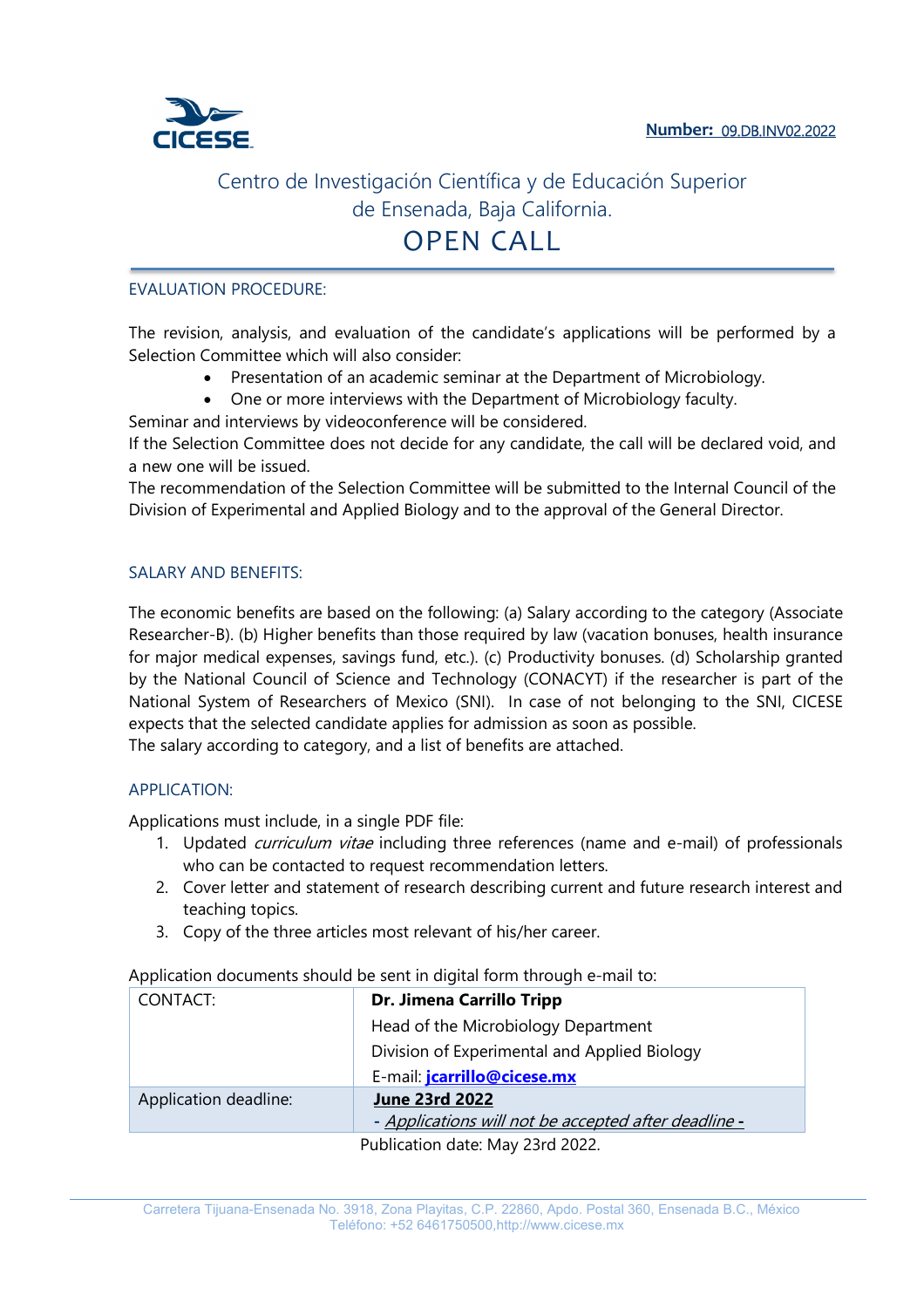

General information about the city of Ensenada and CICESE:

Ensenada is the main port in northwestern Mexico. It is located in a privileged place, with a temperate climate all year long. It is a city with a population of approximately 500,000 inhabitants, and without major traffic problems. Tourism, fishing, agriculture and industry are the most important activities in the economic development of the city. The adjoining Valle de Guadalupe has become a great international tourist attraction for its gastronomy and wine growing.

CICESE, constituted in 1973, is the largest public CONACYT center. It is a reference institution in the national and international scientific context. Its academic excellence supports the national development, the training of human resources and contributes to generate the knowledge that can add in the solution of problems that affect the social and economic environment of Mexico.

CICESE is located near the coast, with many of its offices with an ocean view. Its location, 107 km south of the US border, allows collaboration with several border universities, including the University of California, San Diego State University and Arizona State University. Additionally, we are located in the middle of an academic nucleus where research centers and academic institutions converge, offering wide possibilities of collaboration with the Autonomous University of Baja California (UABC) and the Center for Nanoscience and Nanotechnology (CNyN) of the National Autonomous University of Mexico (UNAM), creating a vibrant academic atmosphere.

The Microbiology Department, established in 2003, has become one of the outstanding areas of CICESE, with national and international recognition and prestigious awards to its Faculty and students. It houses the headquarters of the National Advanced Microscopy Laboratory, with stateof-the-art optical microscopy and electronics equipment.